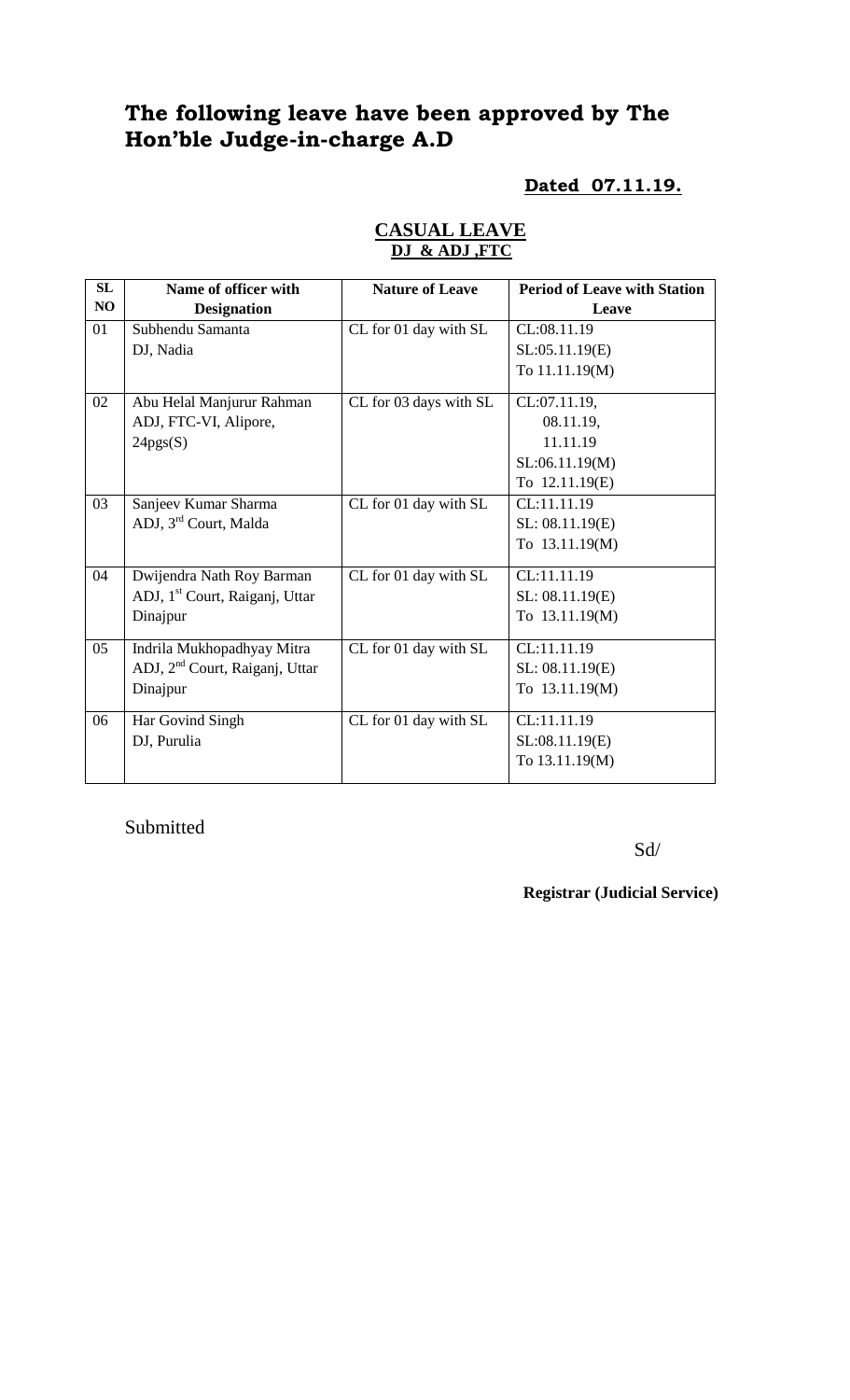## **The following leave have been approved by The Hon'ble Judge-in-charge A.D**

### **Dated 07.11.19**

### **CASUAL LEAVE DJ & ADJ ,FTC**

| SL | Name of officer with  | <b>Nature of Leave</b> | <b>Period of Leave with Station</b> |
|----|-----------------------|------------------------|-------------------------------------|
| NO | <b>Designation</b>    |                        | <b>Leave</b>                        |
|    | Hemanta Sinha         | CL for 01 day          | CL:30.09.19                         |
|    | ADJ, FTC-III, Diamond | with SL                | SL:27.09.19(E)                      |
|    | Harbour, $24pgs(S)$   |                        | To $01.10.19(M)$                    |
|    |                       |                        |                                     |

Submitted

Sd/

**Registrar (Judicial Service)**